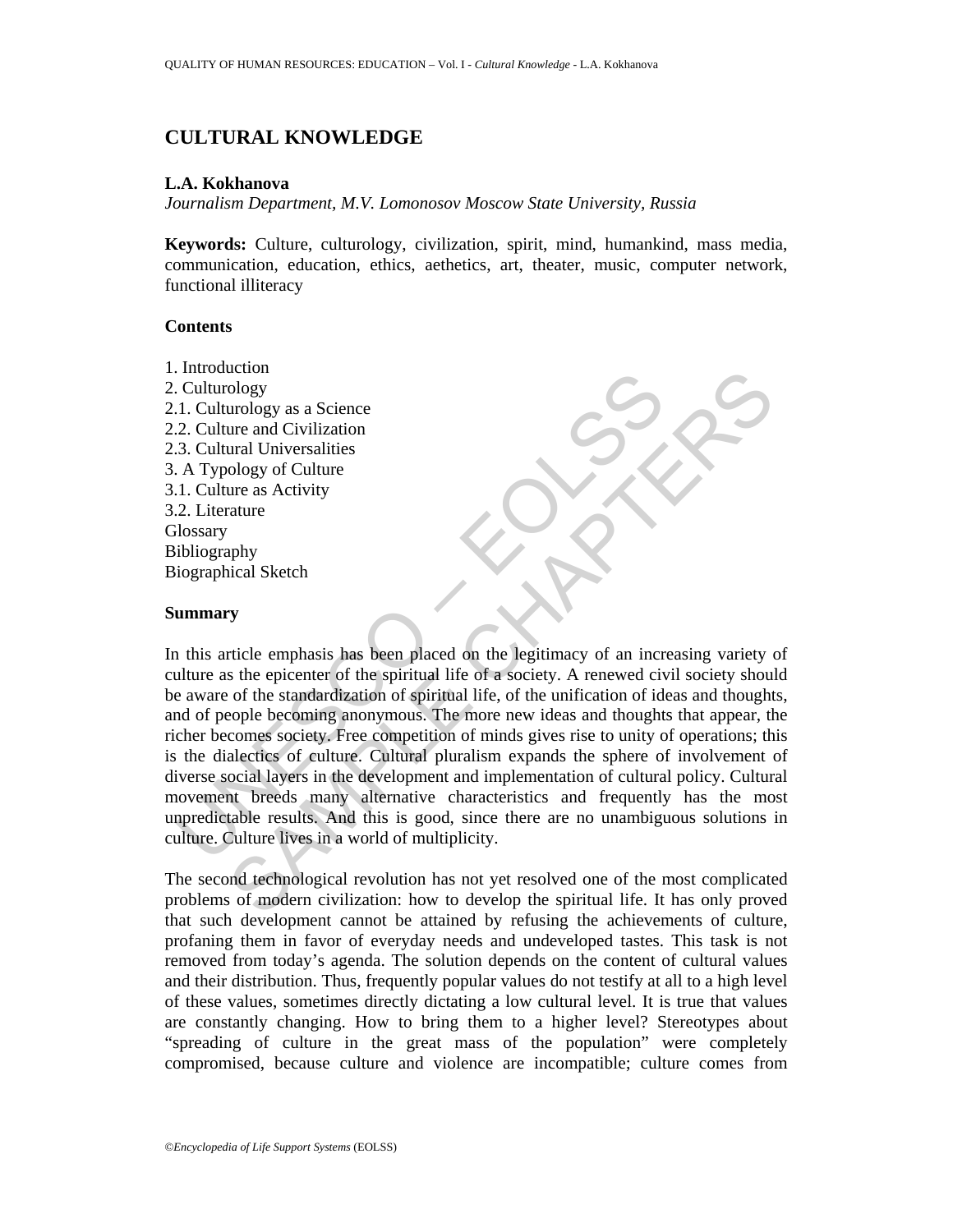within, not from outside. Attention should therefore be given to people of a wide range of cultures to ensure the greatest intellectual, political, and economic possibilities.

Only democratic and educated society can enter the era of the noosphere, the sphere of spirit and reason, consciousness and abstract thinking. Culture should be capable of reflecting the future spiritual shape of the society of global humanism as one of educated and intelligent people

## **1. Introduction**

As we enter the third millennium, humankind has approached the noosphere: a sphere of spirit and mind. Without a doubt, the further evolution of the planet will be guided by mind. Reality proves that the future of the world depends mainly on the possibilities of human intelligence. Therefore, people understand that their objectives of being educated and constantly acquiring new knowledge, as well as being capable of interpreting and solving vital problems with creativity, will eventually come to fruition.

The future of civilization and its success depend on the ability of society to put into practice its objectives of progress not only in social and cultural matters, but also with the spiritual and intellectual state of the people. The cultural development of humankind is impossible without firmness of purpose and real action. It is impossible to estimate the value of present and future cultures without a serious critical analysis of the past.

## **2. Culturology**

## **2.1. Culturology as a Science**

ind. Reality proves that the future of the world depends mainly on the morn intelligence. Therefore, people understand that their objectives of constantly acquiring new knowledge, as well as being capable of olving vital p ality proves that the future of the world depends mainly on the possibilities coefficience. Therefore, people understand that their objectives of being educated<br>tatal problems with creativity, will eventually come to findi Today the world community is devoting even greater attention than previously to the problem of culture as a fundamental form of human activity and acquaintance with the environment. Cultural survival has become a global problem. The cultural aspect of society has become the most topical. That is why the humanities and philosophical sciences include culturology, which deals with the theoretical problems of culture, and is extremely important.

Philosophy appeared about 2500 years ago, ethics appeared in the third century B.C.E. Aesthetics was accepted as a separate science several centuries later, during the century of education (i.e. the late seventeenth to the mid eighteenth century). A century later, in the nineteenth century, the science of sociology was born. Culturology is a child of the twentieth century. It appeared as a result of a new approach to the world, due to the growing comprehension of the values of different cultures and their interaction. Culturology played a special role in the cultural and harmonic development of people and has become an important part of social science, contributing to human knowledge.

Thus, culturology is one of the fundamental social sciences integrating various systems of human knowledge. Culturology creates a system of different scientific knowledge about culture. It functions as a methodological basis for investigating the most common consequences of the development of culture as a creative process that preserves the values of humankind. It should be considered a science studying the structure and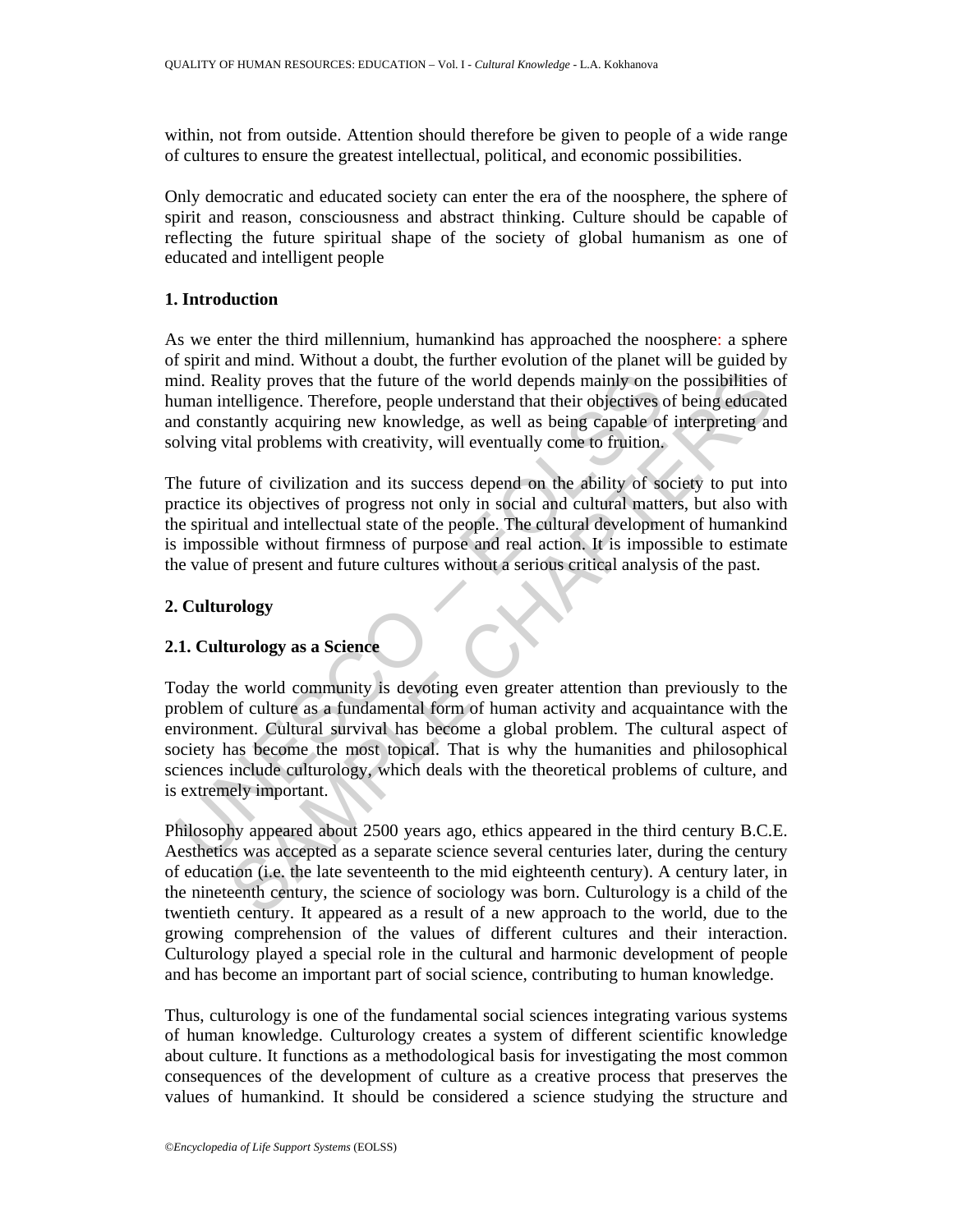features of the spiritual sphere and extended reproduction of spiritual values. The main objective of culturology is to achieve cultural perfection of people. Culturology is a science studying and developing ways to achieve this objective. This approach is required by urgent necessities, revaluation of values, the strain on social and economic reality, and essential reforms in all spheres of human life.

On the one hand, humankind reached an intellectual golden age of its scientific knowledge by the end of the twentieth century. On the other hand, a geopolitical redistribution of the world has taken place. Europe is united. Many countries of the former USSR have joined the North Atlantic Treaty Organization (NATO). Cultural and spiritual values are being rebuilt on the territory of the former USSR. In terms of global cultural, a completely new picture of the world is evident. It reflects a new state of spiritual culture and its motives and powers.

bettrained and its motives and powers.<br>
So it is only natural to ask: what is culture today? What is in store for i<br>
a spiritual world of humans? How do different processes of intell<br>
evelopment of an individual and cultur culture and its motives and powers.<br>
mly natural to ask: what is culture today? What is in store for it in future? Wha<br>
titual world of humans? How do different processes of intellectual and morient<br>
of an individual and c So it is only natural to ask: what is culture today? What is in store for it in future? What is a spiritual world of humans? How do different processes of intellectual and moral development of an individual and cultural communication between people take place? What is the role of cultural knowledge in the education of a person?

Nowadays more attention is paid to the concept of sustainable development of the earth and humankind. This concept includes the following:

- people all over the world must have the right and possibility to live in fruitful and healthy collaboration with nature;
- the environment must be considered part of any developing process in human society;
- all aspects of cultural life should be organized to correspond to the requirements of both the present and future generations;
- it is necessary to reduce the difference in living standards between the rich and the poor taking into consideration the fact that now three-quarters of the world's population consume just one-seventh of the world's revenue;
- all measures must be decisively taken to reduce the negative influence of human civilization on the biosphere.

## **2.1.1. Culturology for Cultural Knowledge and Education**

The prospects for education are not limited for anyone today. But here lies the main problem of society: educational systems do not reflect the latest world developments, including in the field of culture.

However, it is necessary to take into account different possibilities of continuous systems of education. As the English scientist R. Owen stated, "the school teacher's fescue [a small stick used to point out the letters in teaching children to read] is an Archimedean screw, which will turn the world upside down." "Oh, how many different wonders education has in store for us," the Russian poet Pushkin echoed. The Great Charter of Universities signed in 1638 in Paris, in the Sorbonne, united different universities all around Europe and proclaimed the following principal: the higher school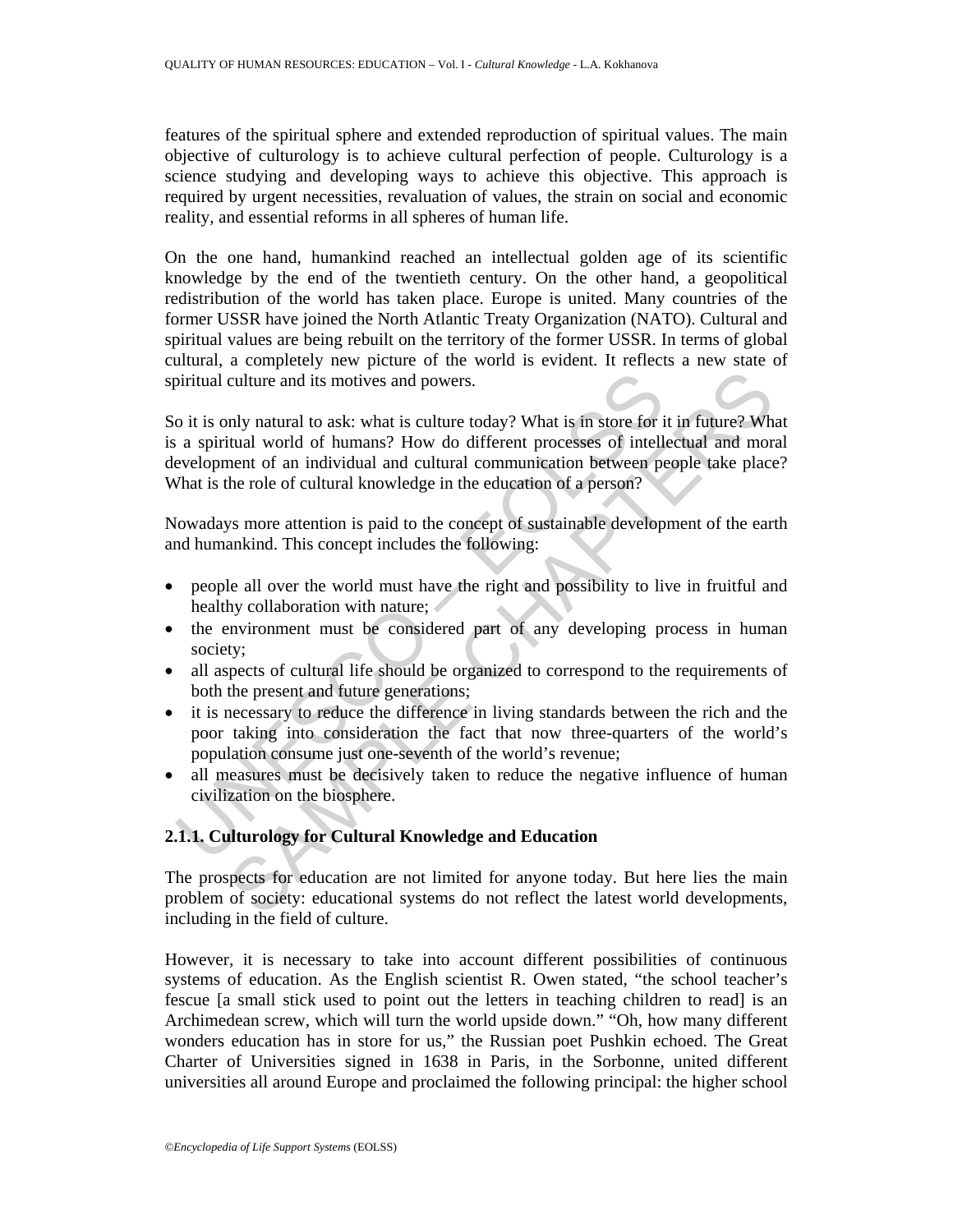is an institution for the reproduction of culture. Today thousands of universities and colleges all over the world are providing young people with the knowledge accumulated by humankind.

In Russia, by the year 1999 89% of the working population had higher and secondary education. However, there is still a contradiction between the knowledge received and educational and cultural levels. According to the research carried out by sociologists, only 3% of the students of technical high schools take an interest in poetry. Very few people in the technical professions are familiar with art or classical music. A narrow specialization limits people's inner world. This is true not only of Russia. Many other countries face the same problems.

Everyone realizes that it is necessary to pay more attention to humanities education. Many educational specialists and public figures are concerned that secondary and higher schools do not give enough knowledge of cultural and moral values. Therefore they suggest their own approach to this problem. For example, the experience of M.V. Lomonosov Moscow State University may be of interest as it introduced humanities to natural science departments. At the same time, students of humanities faculties are offered courses in natural disciplines. The students of Moscow and St. Petersburg State Universities of Culture also study humanities and cultural sciences.

veryone realizes that it is necessary to pay more attention to huma<br>lany educational specialists and public figures are concerned tha<br>gigher schools do not give enough knowledge of cultural and moral<br>eleg suggest their own e realizes that it is necessary to pay more attention to humanities education<br>tucational specialists and public figures are concerned that secondary an<br>chools do not give enough knowledge of cultural and moral values. Ther Students have obtained new resources with computer networks. One example is the Faculty of Journalism, M.V. Lomonosov Moscow State University. Students were working in the Internet through *www.russianstory.com* during the year issuing *Russian Story News Digest*. At the same time they were attending the course "Worlds of Art" presented by Governors State University's College of Arts and Sciences, Division of Liberal Arts, in Illinois, USA. Their professors offered students lectures on computer networks and homework. Having accomplished their tasks students returned them via the Internet. The course provided knowledge of world culture that appeared to be very useful for the students.Other examples of the latest changes in this sphere are courses on history of the world and domestic culture, on ethics and aesthetics introduced in middle and higher schools.

Culturology has been developed as a course for students and postgraduate students studying theoretical and historical problems of culture. It provides general information about the essence and scope of culturology, its approaches in studying social reality; it also touches upon the main problems of culturology.

The aim of the course is to show students the various phenomena and tendencies of the spiritual life of a modern society, including modern Russian society, to teach them to perceive and appreciate the peculiarities of cultural development in new historical conditions. It is possible to solve the problem when the concept of "a literate person" or "an educated person" does not differ from that of "a person of culture."

## **2.1.2. The Definition of Culture**

Paraphrasing Hegel, who wrote about art, it could be said that culture often is almost the only key to understanding the wisdom of peoples. And this is true, because culture is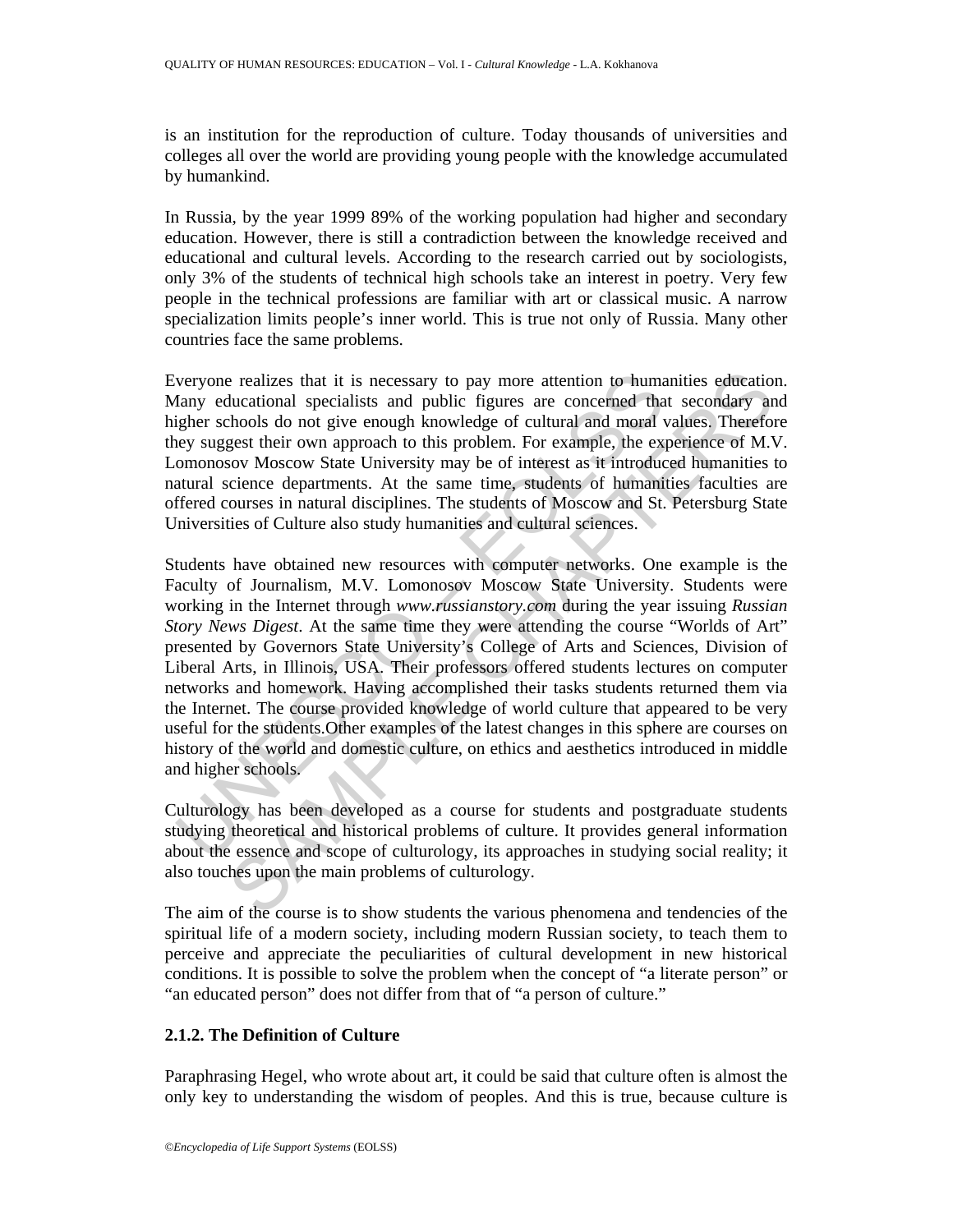not just a lofty activity, it is a real power that develops humanity in people. It is the second universe created by humankind. Its development depends on the progress of civilisation. The main motive powers of culturology are linking times, and the dialectic of the thoughts and feelings of previous generations that are influencing the deeds and destiny of modern human beings. The artist and philosopher N. Rerikh interpreted the word "culture" as "a veneration of light" ("cult" veneration, "ure" light). He asserted that the care of culture is a gate to the future.

In traditional understanding, the word "culture" (from Latin *cultura*) originally meant cultivation, a processing of the earth. The term was later interpreted by the Romans to apply to human beings and came to denote bringing up and education, namely the "cultivation of people". Cicero introduced the term "culture" as meaning mental activity. In this sense culture is opposed to bad manners, barbarity, and wildness. In the Russian scientist V. Dal's dictionary of terms, culture means "processing and maintenance, cultivation; mental and moral education." This definition faced serious changes during its historical evolution.

civity. In this sense culture is opposed to bad manners, barbarity, an ussian scientist V. Dal's dictionary of terms, culture means aintenance, cultivation; mental and moral education." This definitial anges during its his In this sense culture is opposed to bad manners, barbarity, and wildness. In th<br>scientist V. Dal's dictionary of terms, culture means "processing an<br>mec. culturation; mental and moral education." This definition faced ser It should be noted that modern scientific literature is characterized by a growing number of definitions of culture. Sir Edward Tylor published the first scientific definition of culture in 1871. Over the next 50 years eight further definitions were introduced, then in the following 30 years (from 1920 to 1950) this number increased to 157 scientific definitions. In 1968, Moles in his book *Sociodynamique de la Culture* recorded 250 definitions of culture. In Russian culturology about 50 definitions of culture were introduced after 1960.

Static definitions of culture brought order to ideas and feelings. They interpreted it as a "screen" of knowledge, an original "receiver" for information. In opposition to this point of view, modern science treats culture as a "creation of life." It considers culture to play a creative role in transforming nature and society. As a result, there has been a constant enrichment of material and spiritual values and perfection of human beings.

Thus, culture in modern understanding is a whole complex of material and spiritual values created by humankind during history. Culture means a degree of knowledge and practical usage of the laws of nature and public life by people.

The Russian scientist Vladimir Bibler considers that there can be several definitions:

- (i) Culture is a form of simultaneous objective reality and relations between different generations: previous, present, and future cultures. It is a kind of a dialog and interconnectivity of these cultures.
- (ii) Culture is a form of self-determination of the individual from the person's point of view, it is a form of determination of our life, consciousness, thinking; so culture is a form of free choice of people's destiny in its historical meaning and general responsibility.
- (iii) Culture is a prime formation of the world.

All these definitions appear to show culture as activity. From this point of view culture can be considered a specific human experience, people's internal and external world;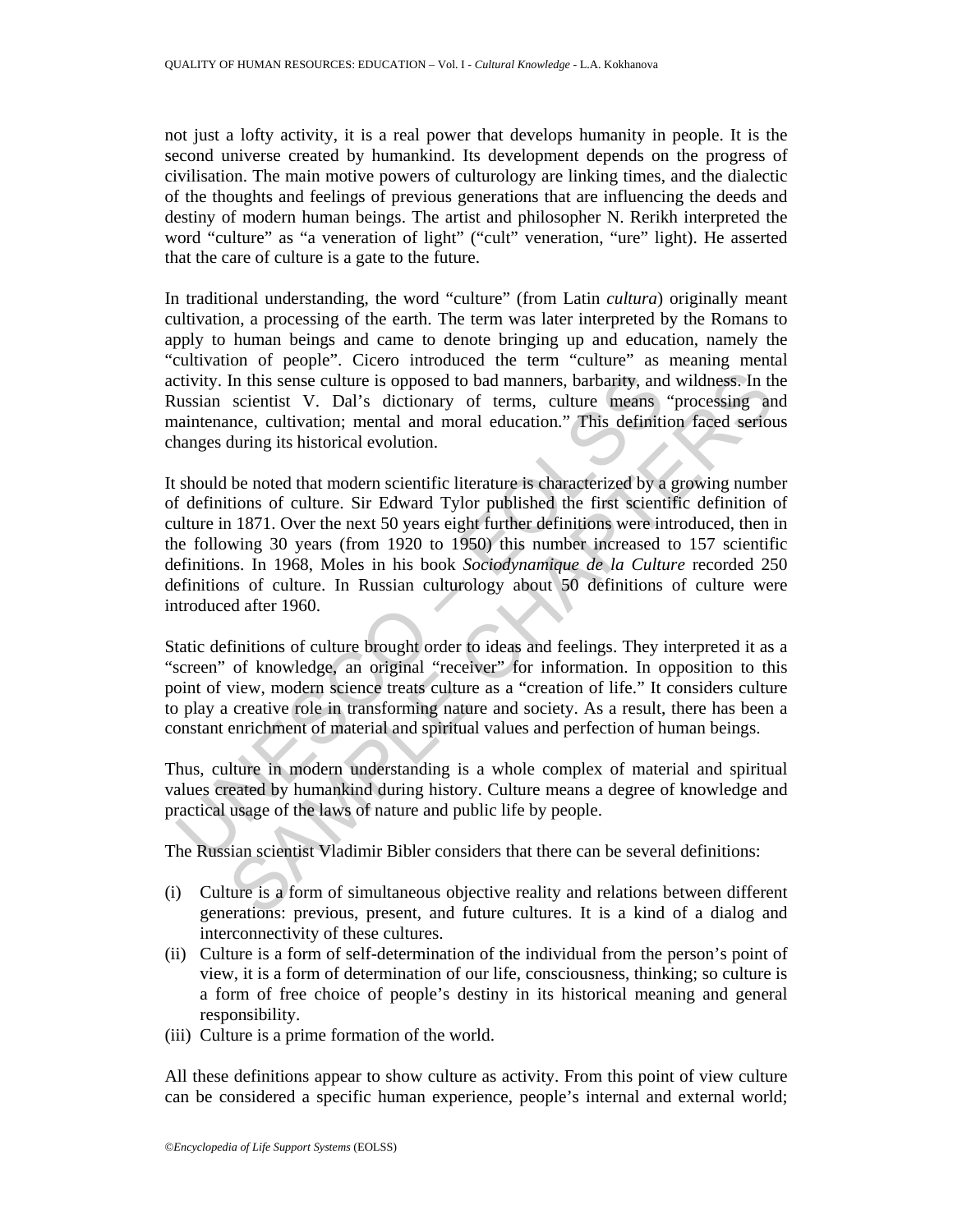moreover, it is connected with the creative activities of humankind. It has a special meaning for creation and functioning of material and spiritual work. One of the directions of this activity is devoted to nature.

### **2.1.3. Culture and Nature**

roblems today. For example, 20% of the Russian population lives in<br>armful environment. There is no doubt that lifetime environmental<br>hole population is of paramount importance. First of all, to increase<br>range participation stoday. For example, 20% of the Russian population lives in an ecological<br>lenvironment. There is no doubt that lifetime environmental learning of the<br>publation is of paramount importance. First of all, to increase knowledg "Cultural" and "noncultural." What is their relationship? How do culture and chaos correspond to one another? These are the main questions for science researchers. "Chaos is an order, but a specific one" according to the Russian academician V. Sadovnichy. Indeed, chaos results in the appearance of "complete ignorance," which characterizes people's attitude towards nature. At the same time, people themselves belong to nature. The environmental culture of society is one of the most serious problems today. For example, 20% of the Russian population lives in an ecologically harmful environment. There is no doubt that lifetime environmental learning of the whole population is of paramount importance. First of all, to increase knowledge and arrange participation in long-term projects for solving environmental problems. The second stage of education should cover cognitive and emotional spheres simultaneously.

The well-known Russian scientist and academician D. Likhachev introduced the term "ecology of culture." Its introduction caused the immediate appearance of the phenomenon. Today "ecology of culture" represents a separate field of continuous environmental education. Its aims are set forth adopting a culturological approach. They are:

- Planning of environmental culture and ethics, interpretation of quality of the environment;
- Close ties between methods and contents of lifetime environmental learning, as well as between mind and emotions;
- Factors defining the content of learning;
- Modern strategy: lifetime environmental learning for sustainable development.

The principle of continuity has another connotation: it should be continuous not only during the lifetime of individuals, but also across centuries. Without understanding of the past, it is difficult to understand the present or to foresee the future of culture. As Democritus said, "nature and education have much in common."

The main principle of "the reasonable basis" of the pedagogical system of Aristotle was the expediency or similarity to nature, which has been followed up to the present. He asserted that "nature" is the beginning of all living things existing according to "the law of nature." The same ideas can be found in the works of Kamensky, Rousseau, and Pestalozzy. Of course, this principle has slightly changed in our epoch to the harmonic development of a person and society. But it has preserved the main essence; unity of nature, culture, and education.

A feeling for nature was developed in each Greek person as a derivative of the feeling for personality. It was done "for the sake of" attaining perfection, obtaining "virtues," including spiritual and external beauty, and the ability to execute civil duties in the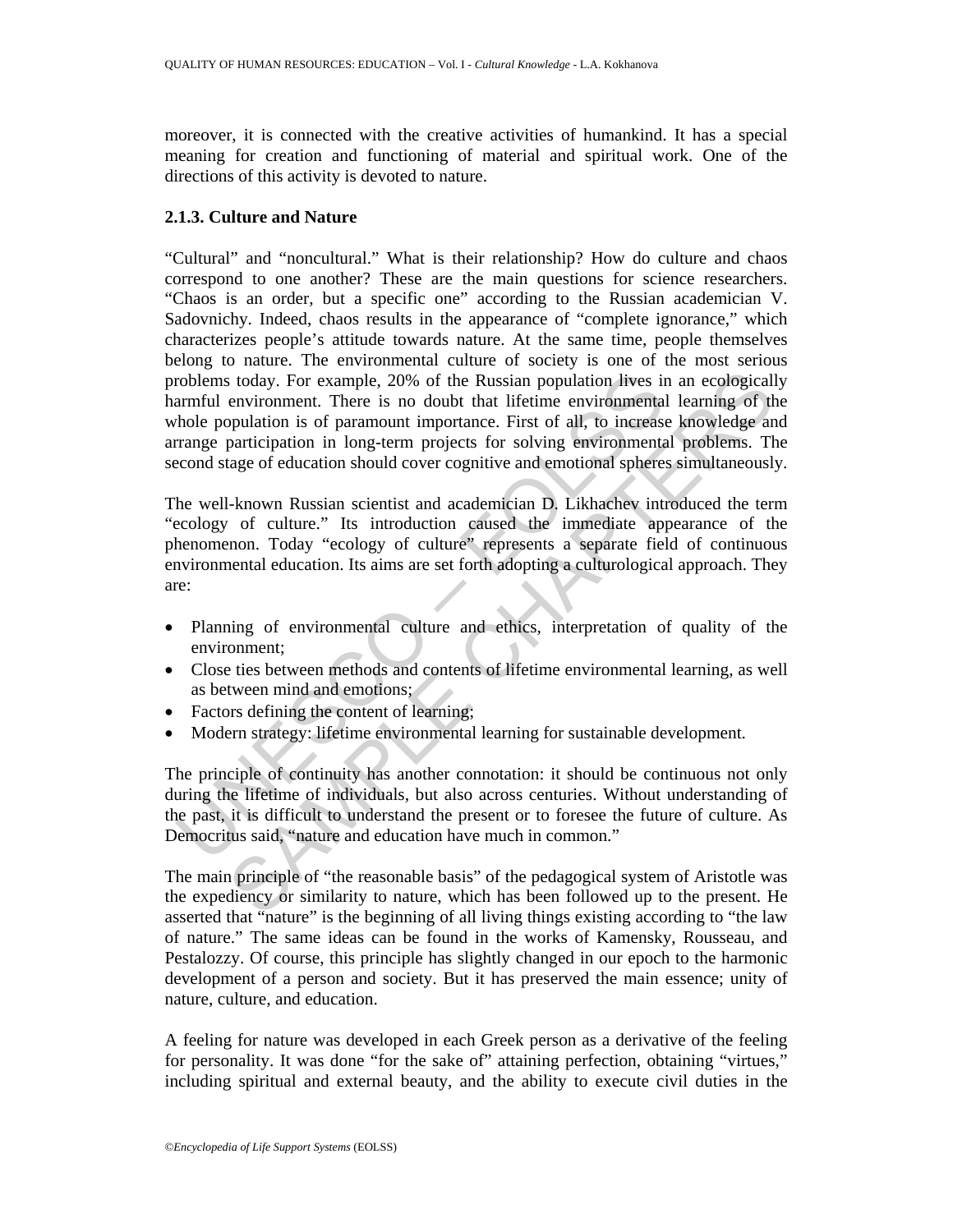community. In Greek, it was called *calogotics* meaning "for the sake of something." It allowed our ancient predecessors to make the human being "the head of nature." Aristotle considered nature to be the ultimate objective in educating people, when "objective meant not a definite bound, but the best results." This "bound" was human civilization.

## **2.2. Culture and Civilization**

The term "civilization" has many meanings. It is possible here to specify at least three major meanings. In the first meaning, it is a problem of culture and philosophy, going back to the time of the German romanticists. In this case, culture is not identical to civilization. The organic nature of culture is opposed to a still technical world of civilization. The second meaning of the word assumes movement of the world from pieces to unity. The third meaning is pluralism of separate civilizations.

It is important to study the development of the term civilization as the integration of the important social and cultural aspects of life. N. Danilevsky uses the term cultural historical types, Oswald Spengler advanced cultures, Arnold Toynbee civilizations, and P. Sorokin "metacultures."

These social and cultural supersystems coincide neither with a nation, nor with the state, nor with any social group. They go beyond any geographical or racial boundaries. However, like deep sea currents, they determine the nature of all smaller social groups and units in the ocean of social and cultural life.

The problem of civilization sets humankind new important tasks. For example, the essence of crises of separate cultures, especially western European cultures; the future of the Western world; strengthening of cultural identity and outbursts of nationalism; modern attitudes to religion, engineering, science; contrasts between East and West, comparative study of Western and Eastern societies.

ivilization. The second meaning of the word assumes movement of<br>icces to unity. The third meaning is pluralism of separate civilizations.<br>is important to study the development of the term civilization as the<br>apportant soci on. The second meaning of the word assumes movement of the world from unity. The third meaning is pluralism of separate civilizations.<br>
Solution to study the development of the term civilization as the integration of the s Modern people no longer understand history as the alternation of events defining future lives of peoples, their occurrence, "golden age," and disappearance. Now the past is treated as an alternation of large unities, based on antique culture. One of these, though yet uncompleted, is western European culture. Thus, civilization has become the main object of modern historical science.

However, the concept despite its concreteness is likely to change. For example, nobody can tell with any certainty the number of civilizations in the world. Even Toynbee estimates different numbers of civilizations: between 21 and 13. This can be explained by the dynamic development of civilizations themselves.

Civilization is in fact understood as a cultural unity of people having a similar kind of social genotype, or social stereotype. At the same time, it occupies a large closed territory. In other words, it is an image of "a specific humankind on another Earth."

Two main approaches to civilization can be distinguished in cultural studies. The representatives of the first approach are Danilevsky, Spengler, and Toynbee. Toynbee's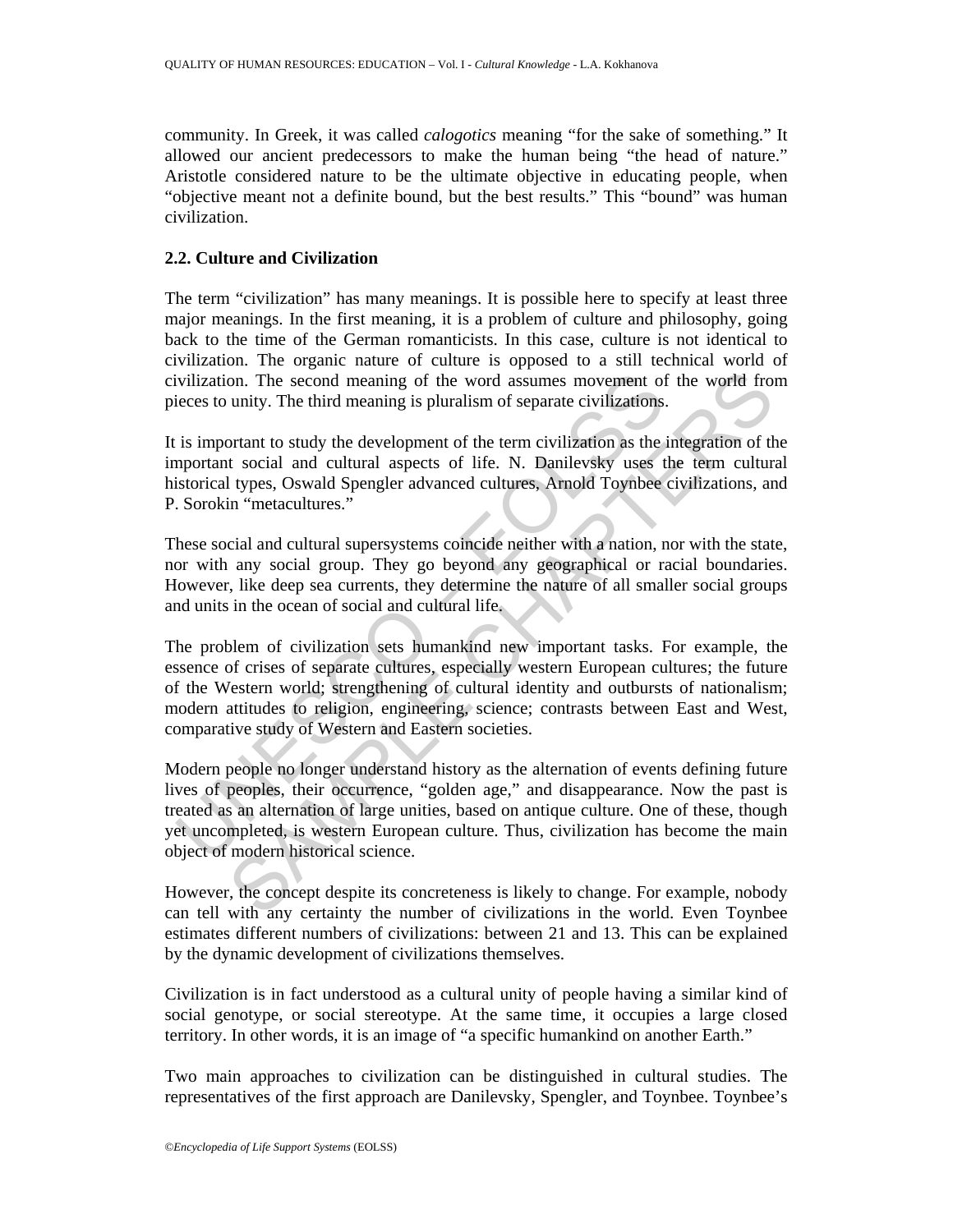theory of civilizations can be considered the best theory of local civilizations and cycles of their development. The representatives of the other approach are the three American anthropologists F. Northrop, A. Kreber, and P. Sorokin. Theirs differs from the first approach in finding in global phenomena separate outlined systems, but their "cultural supersystems" (Sorokin's term) unite them. They are considered cultural integrities of symbols. In this connection, Russian civilization is of special interest. Russia is treated as an intermediate civilization, "stuck" between traditional and liberal civilizations.

So, the meaning of the word civilization has not been defined yet. Obviously, however, it is the main phenomenon of historical development, based on the concept of "society."

# TO ACCESS ALL THE **22 PAGES** OF THIS CHAPTER, Visit: http://www.eolss.net/Eolss-sampleAllChapter.aspx

#### **Bibliography**

- - -

Berdiaev N.A. (1990). *Sense of History*, 166 pp. Moscow. [in Russian.] [Examines the concepts, origin, and progress of cultural knowledge.]

Bibler V.S. (1981). *From Science to Logic of Culture.* Moscow. [in Russian.] [Examines the concepts of cultural knowledge, and the essence and specific features of culture.]

Danilevsky N. Y. (1992). *Russia and Europe*. Moscow. [in Russian.] [Examines the correlation of culture with civilization.]

Gurevich P. (1998). *Culture and Civilization*. Moscow. [in Russian.] [Considers cultural knowledge as an integral part of the common knowledge of the whole of humanity.]

TO ACCESS ALL THE 22 PAGES OF THIS CHA<br>Visit: http://www.eolss.net/Eolss-sampleAllChapter<br>ibliography<br>indiscreption (1990). Sense of History, 166 pp. Moscow. [in Russian.] [Examines<br>id progress of cultural knowledge.]<br>ible **TO ACCESS ALL THE 22 PAGES OF THIS CHA[PTER](https://www.eolss.net/ebooklib/sc_cart.aspx?File=E1-12-02-04),**<br> **Visit:** http://www.colss.net/Eolss-sampleAllChapter.aspx<br>
phy<br>
N.A. (1990). Sense of History, 166 pp. Moscow. [in Russian.] [Examines the concepts, origis<br>
so f cultural know Kroeber A.L. and Kluckhohn C. (1992). *Culture. A Critical Review of Concepts and Definitions.* [in Russian translation.] [Considers culture as a social phenomenon in connection with the activities and behavior of people.]

Lotman Y.M. (1970). *Papers on Typology of Culture*. Moscow. [in Russian.] [Considers culture as the necessary basis for analyzing the contemporary problems of humankind.]

Moles A. (1984). *Sociodynamique de la Culture*, 343 pp. Paris: La Haye, Mouton. [Defines the place of culture within human knowledge.]

Sartre J.-P. (1990). *Existentialism as Humanism. Twilight of Gods*, 434 pp. Moscow. [in Russian translation.] [Considers human nature as part of human cultural knowledge.]

Sorokin P. (1992). *Man. Civilization. Society.* Moscow. [in Russian.] [Presents his views on understanding culture and civilization.]

Toynbee A. (1992). *The Study of History*. Moscow. [in Russian translation.] [Examines the concepts of culture and civilization.]